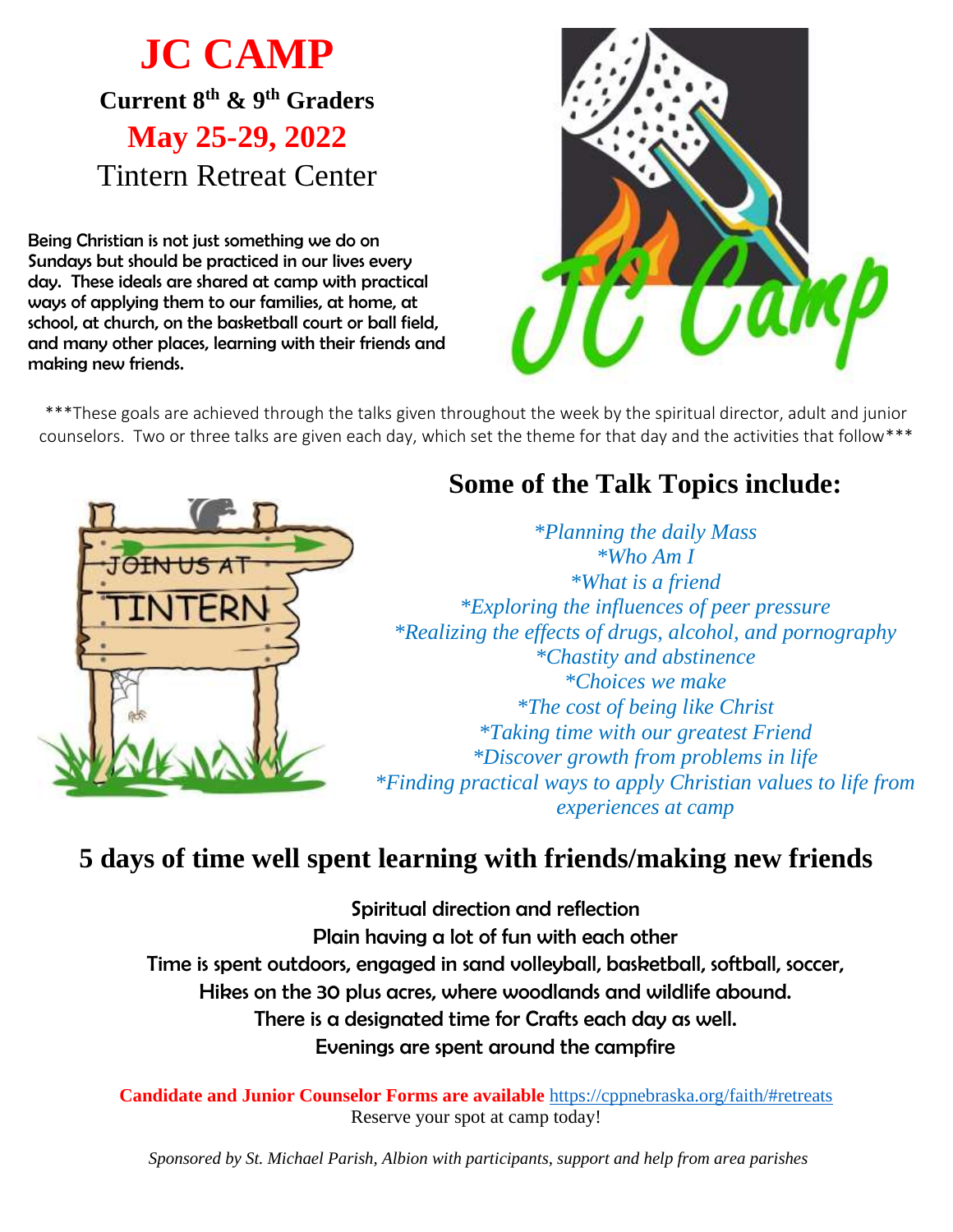Dear Parents and 8<sup>th</sup> or 9<sup>th</sup> grader,

## **CANDIDATE FORM 2022**

Hi! It's that time of year again to make plans for our annual J C Youth Camp at the Tintern Retreat Center at Oakdale. It has been a very powerful experience for all those who have attended in the past. Bonds have been made that will last a lifetime. Guidelines have been learned that the kids can use throughout their lives. If you ask any of the previous campers, they will tell you to GO!! It's a BLAST!!!

MOM & DAD: This camp is designed for those who will be freshman or sophomore this fall, a very vulnerable and changing time in their lives, where they are looking for answers and guidance in making good moral decisions. Those who have not been to camp yet are also invited. This camp helps in achieving that goal. As you know, nothing or no one can take the place of a parent guiding and instilling good moral values in their children's lives. This camp gives them an opportunity to develop a support system to help them live out those values.

Being Christian is not just something we do on Sundays but should be practiced in our lives every day. These ideals are shared at camp with practical ways of applying them to our families, at home, at school, at church, on the basketball court or ball field, and many other places, learning with their friends and making new friends. These goals are achieved through the talks given throughout the week by the spiritual director, adult and junior counselors. Two or three talks are given each day, which set the theme for that day and the activities that follow.

Some of the topics are: *\*Planning the daily mass \*Who Am I \*What is a friend \*Exploring the influences of peer pressure \*Realizing the effects of drugs, alcohol, and pornography \*Chastity and abstinence \*Choices we make \*The cost of being like Christ \*Taking time with our greatest Friend \*Discover growth from problems in life \*Finding practical ways to apply Christian values to life from experiences at camp*

Your child will also share in duties and fun throughout the 5 days, taking time for spiritual direction and reflection, and just plain having a lot of fun with each other. Time is spent outdoors, engaged in sand volleyball, basketball, softball, soccer, hikes on the 30 plus acres, where woodlands and wildlife abound. There is a designated time for crafts each day as well. The evenings are spent around the campfire.

The camp is designed to last five days. This length of time is necessary for the campers to really settle into the camp experience. This time allows for fun, fellowship, and to experience faith in the community atmosphere. This year the Albion camp schedule is set for **May 25 –29, 2022** . You must be there for all of the days of camp. No one is allowed to leave except in case of an emergency or inappropriate behavior, in which case the parents will be called to pick up their child.

There will be one adult and one junior counselor per 4 or 5 campers. Most of the junior and adult counselors come from our area, giving of their time freely to help at camp. Praise God for them! The campers sleep in large open dorm rooms with an adult and junior counselor in each. Volunteers (parents of campers) help prepare the meals for the week. It is a good way to observe what happens at camp and we are always in need of help. Please let us know if you are interested in helping in any way. They always have a hearty appetite and are so appreciative.